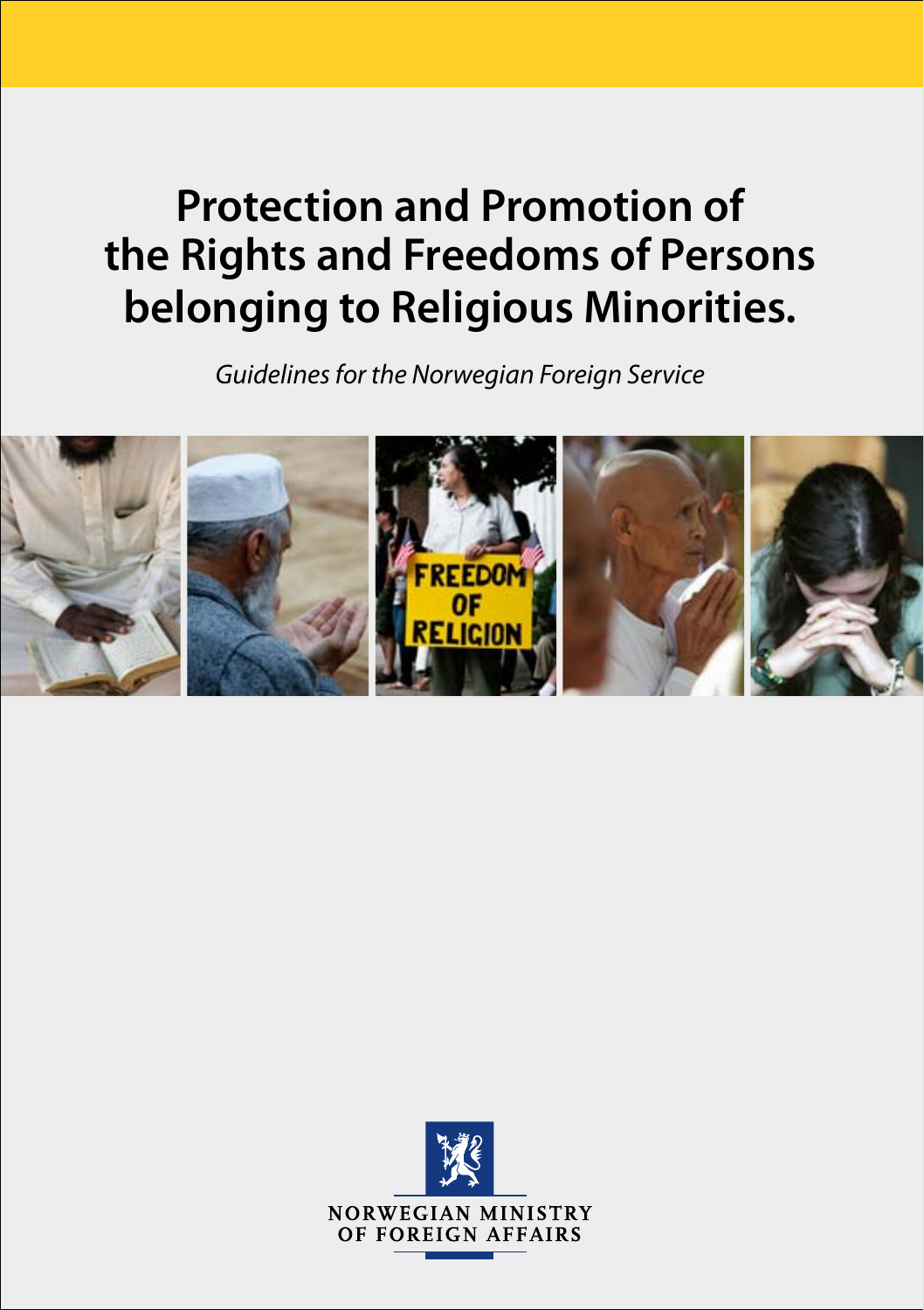

**Everyone has the right to freedom of thought, conscience and religion; this right includes freedom to change his religion or belief, and freedom, either alone or in community with others and in public or private, to manifest his religion or belief in teaching, practice, worship and observance.** 

Universal Declaration of Human Rights, Article 18

| 3. Discrimination and harassment of minorities |  |
|------------------------------------------------|--|
| 4. The work of the Foreign Service             |  |

# **Appendix:**

| (III) The most important international |  |
|----------------------------------------|--|
|                                        |  |
|                                        |  |
|                                        |  |
|                                        |  |
|                                        |  |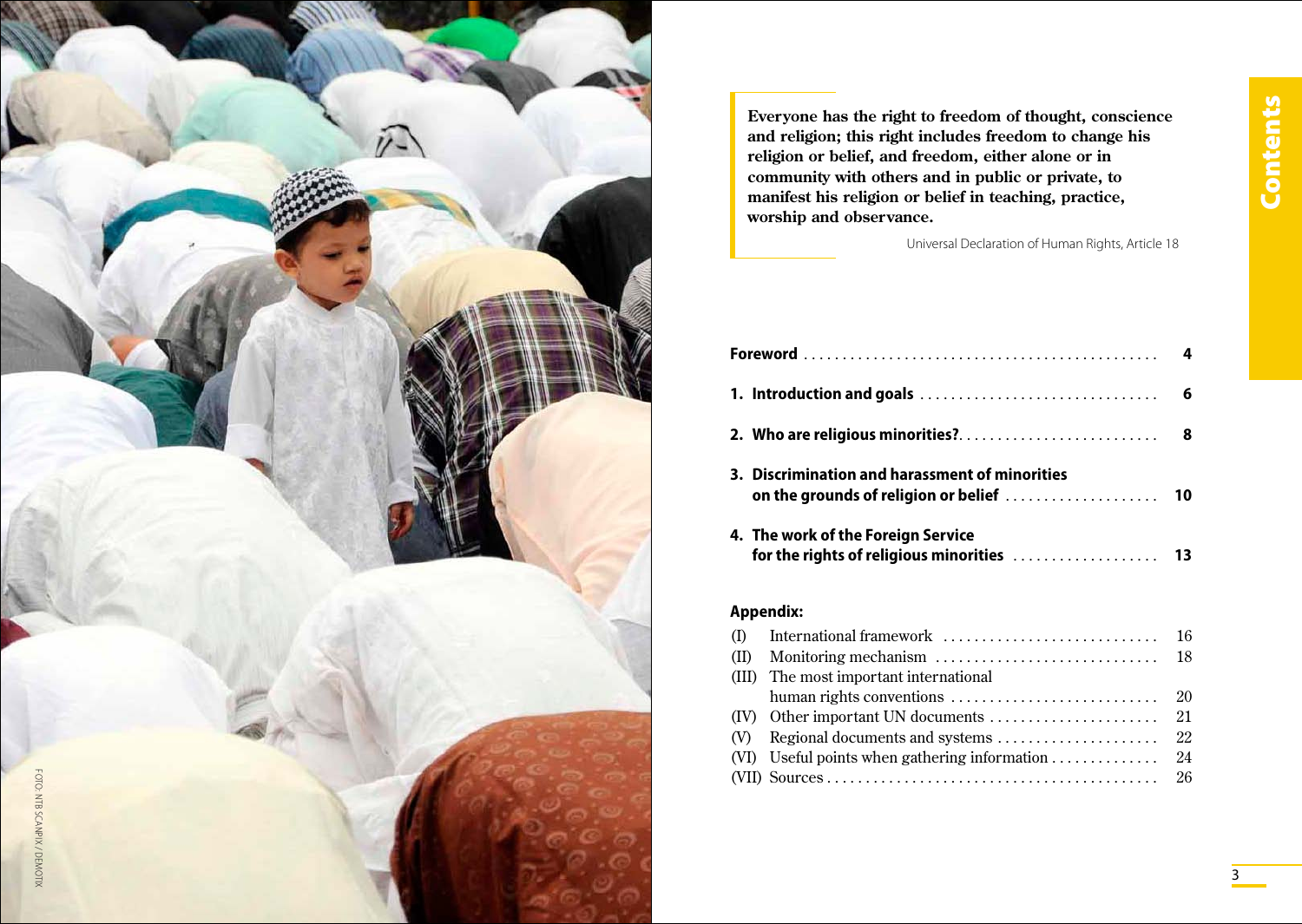In many countries religious and belief minorities are subject to harassment and discrimination on the grounds of their convictions. This is not acceptable. We are therefore working in cooperation with other countries and organisations to move the situation of these minorities higher up on the international agenda. These efforts are an integrated part of our human rights policy and are followed up through our cooperation with various international organisations and through direct contact with specific countries.

The rights of religious minorities follow from key human rights treaties and are a vital factor for democracy. The right to freedom of thought, conscience and religion is closely related to other human rights, such as freedom of expression, association and assembly. Thus respect for human rights implies that all persons belonging to religious minorities are able to practice their religion freely and are protected against hate crimes, abuse and persecution. This also includes the right to not have a religion.

These rights should be enshrined in national constitutions and legislation, and respected in practice by states. While the human rights obligations are clear, insufficient implementation by governments is the greatest obstacle to religious freedom for people around the world today.

We know that persons who belong to a minority within a minority, are particularly vulnerable to discrimination and violence. Therefore our policies should always underline the principle that human rights are for all, regardless of national or ethnic origin, sex, gender identity, colour, religion or belief, language or any other status.

In order to safeguard these rights, it is important that government officials in all relevant sectors of society, and in particular the police, prison staff and other personnel in the security sector, have sufficient knowledge of and training in basic human rights. Norway is ready to contribute to awareness-raising and training programmes in this field.

Norway considers it particularly important that the UN Special Rapporteur on Freedom of Religion or Belief is granted access to all countries, in particular to countries where religious minorities are subject to discrimination and persecution.

Religion is a controversial subject in many countries, and addressing religious issues can entail risks for those involved. Human rights defenders who work to uphold freedom of religion and belief should enjoy the protection and support that follows from relevant UN resolutions, such as the landmark Resolution on Protecting Human Rights Defenders adopted by the UN Human Rights Council on 26 March 2013.

Improving the situation of religious minorities is a long-term priority for Norwegian foreign policy. The purpose of these guidelines is to provide an informative and operative tool for the Norwegian Foreign Service.

Norway's diplomatic and consular missions can play an important role by supporting human rights defenders in this field, asking the right questions, and providing information, for example in the Universal Periodic Review process under the Human Rights Council.

We hope you will make active use of the guidelines in the country where you are serving.

Zuan Bank Eich

Espen Barth-Eide Heikki Eidsvoll Holmås

*Minister of Foreign Affairs Minister of International Development*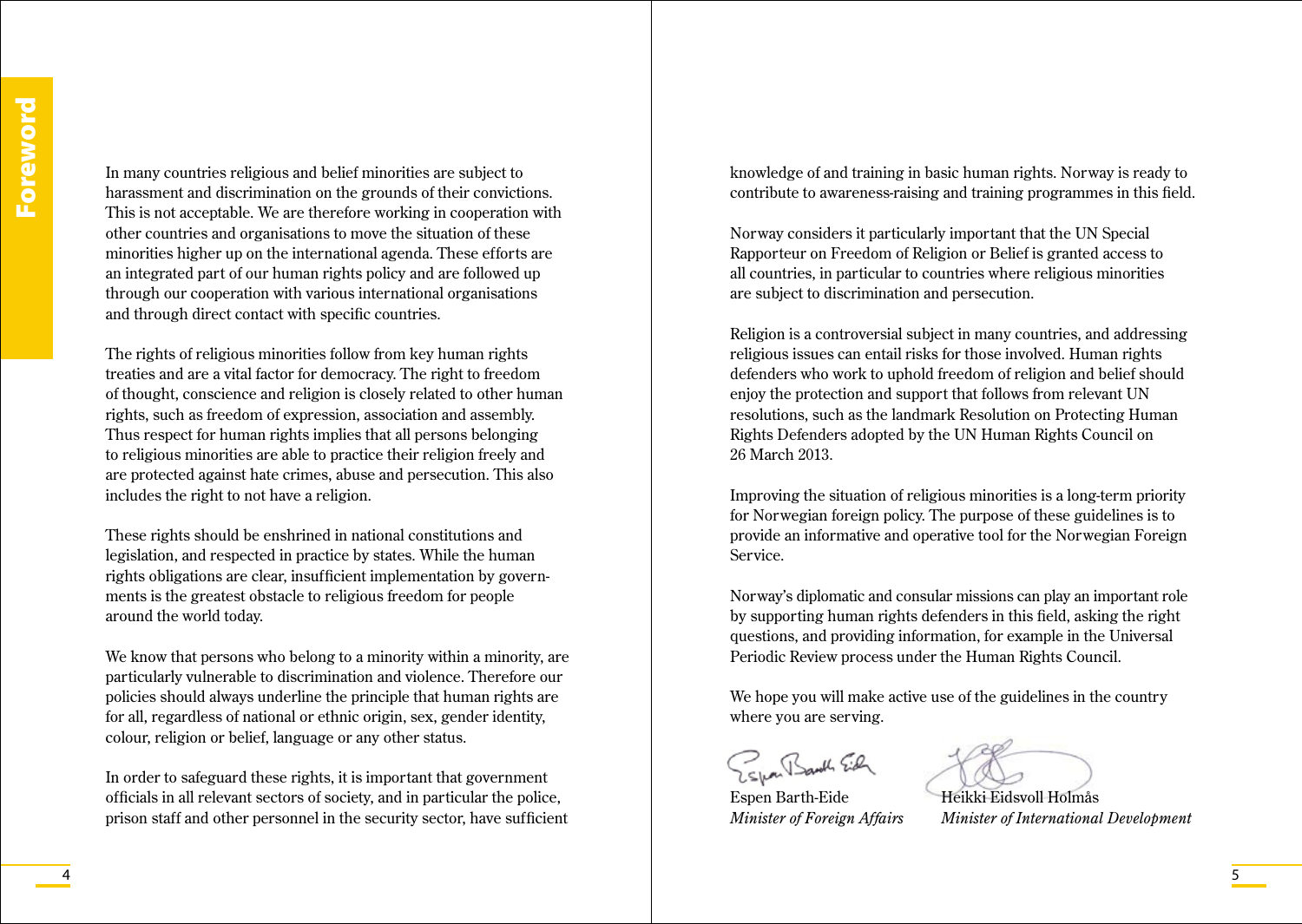# **1. Introduction and goals**

The right to choose and practise a religion or a belief is an important part of an individual's life and a fundamental human right. Freedom of religion or belief means that the state has an obligation to safeguard this right. Protection and promotion of human rights are a central element of Norway's foreign policy. Many minorities of religion or belief (referred to in this document as religious minorities) are harassed, discriminated against and subjected to violence and abuse from both state and non-state actors, and in recent years a stronger international focus has been placed on the situation of religious minorities.

#### Norway will:

- engage to ensure that religious minorities are not discriminated against on the grounds of their beliefs,
- engage to ensure that religious minorities' rights are safeguarded in legislation and practice,
- promote freedom of religion or belief as an important human right and work for peaceful coexistence founded on tolerance, respect and equality,
- work to move religious minorities' rights higher up the international agenda.





**UN's Palace of Nations in Geneva, room XX. The ceiling is decorated by the Spanish artist Miquel Barceló.**

"Minority" is a broad term. It is often thought of as a minority of a population. However, a majority may also be considered a minority, since a minority is characterised as a subordinate or marginalised group defined by certain factors such as ethnicity or religious affiliation, and that has less power and political influence than the rest of the population.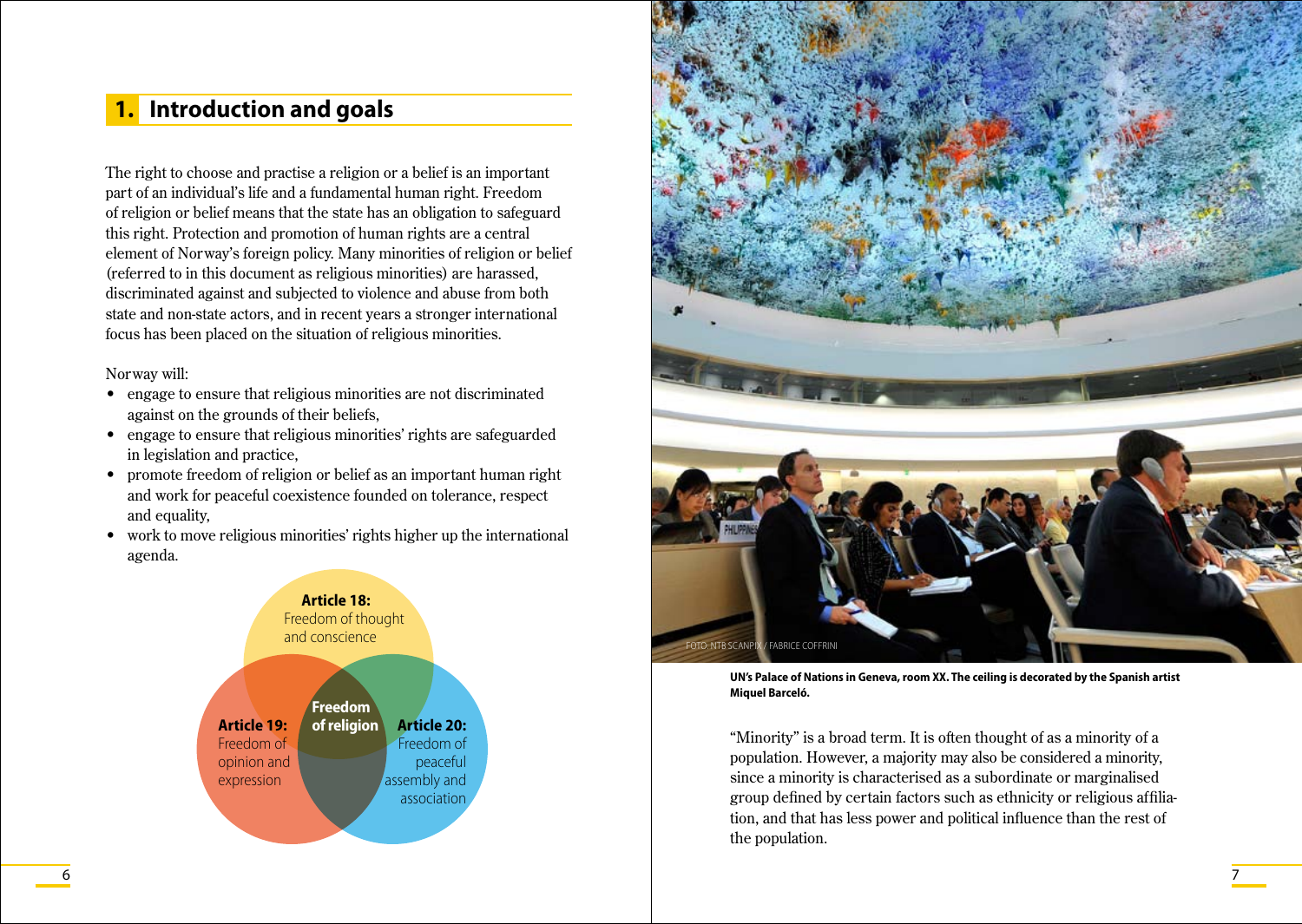

Minority is not a static term, and there is no international definition of which groups should be considered minorities.

The UN Declaration on the Rights of Persons Belonging to National or Ethnic, Religious and Linguistic Minorities of 1992 is intended to strengthen the rights of these minorities. However, not all religious communities wish to be described or treated as a minority, for example because they do not wish to be stigmatised.

These guidelines are intended to help the Foreign Service in its work for the rights of religious minorities. They should be viewed in relation to the Ministry's guidelines on human rights defenders, death penalty, and lesbian, gay, bisexual, and transgender persons (LGBT). Measures described in these other guidelines may also apply to individuals who are being persecuted for their religion or belief.

The work of the Foreign Service to safeguard minorities' religious freedom should not be confined to whether or not the group in question defines itself as a minority, but include any population group that is in practice prevented from freely practising its religion or belief in the same way as other population groups.

The information presented here is also intended to benefit civil society organisations and other groups working with religious minorities.

# **2. Who are religious minorities?**

Every country has religious minorities. They may be members of a religion that is widely practised in another country, such as the Christians in the Middle East, the Jews in the US, or the Hindus in Europe. Atheists and agnostics may be minorities in countries where religion has a strong position. Baha'i's and Ahmadiya are vulnerable groups in many countries.

Minorities that belong to a religion that is a majority religion in another country may be allied with, or accused of being allied with, sister communities in neighbouring countries or another country believed to have a political agenda. This can make such groups vulnerable. Some minority groups in for example the Balkan countries also form religious minorities in neighbouring countries, across national borders.

The five world religions – Buddhism, Hinduism, Islam, Judaism and Christianity – take many different forms. Thus an individual may belong to the same religion as the majority of the population and yet be part of a minority that professes a different form of the religion, such as the Sunni Muslims in Iran or the Roman Catholics in Norway. Thus the rough divisions shown on the religious world map do not give a sufficiently detailed picture of the conditions for the different religious minorities.

In addition to the religious groups with international distribution, there are many local religious groups. These may have links with more traditional religions, local cultural traditions or holy places or events, or have formed around a local charismatic leader.

Ethnicity and religion do not always overlap, and many ethnic groups have members with several different beliefs or religious affiliations.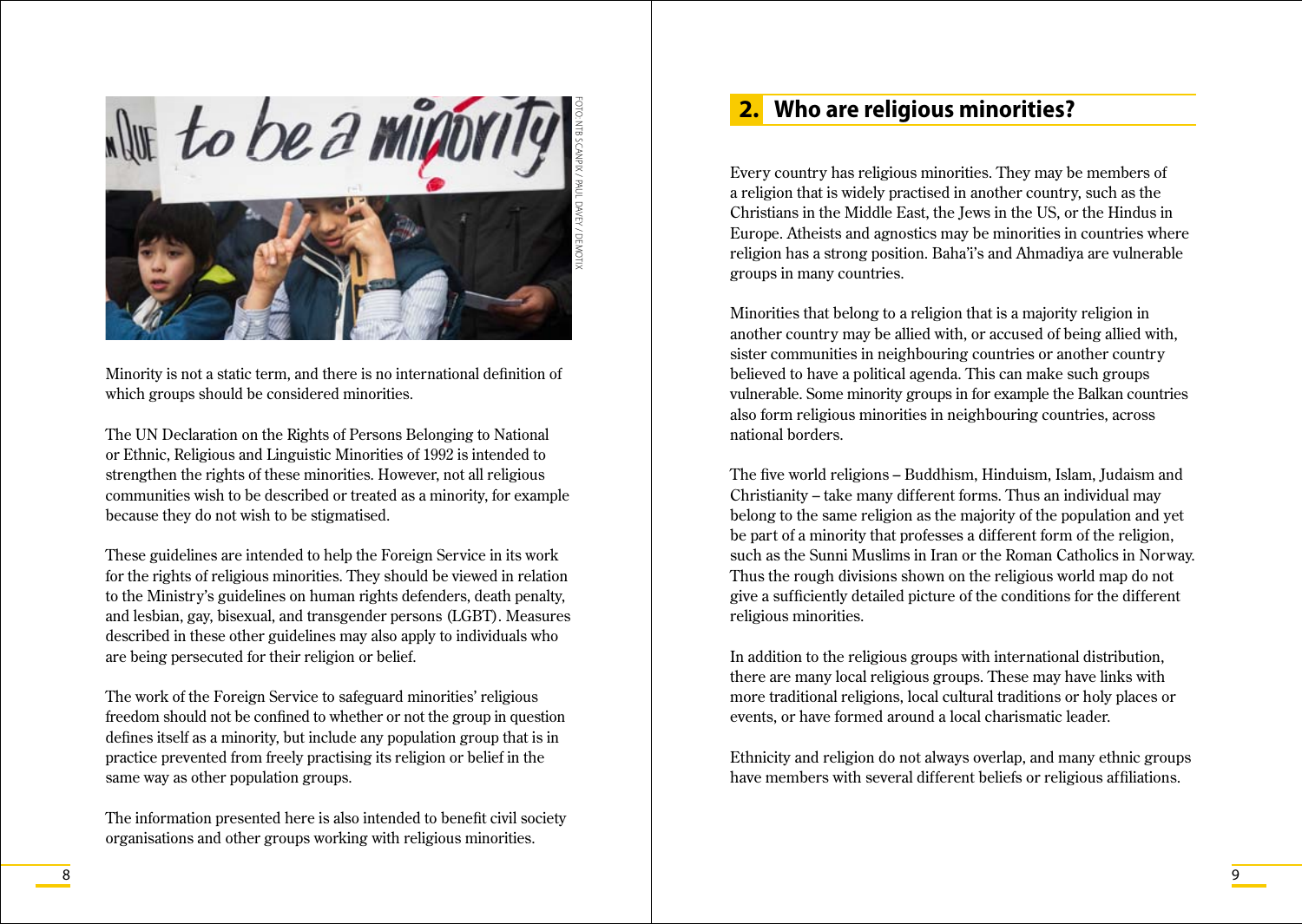# **3. Discrimination and harassment of minorities on the grounds of religion or belief**

In many countries, religious minorities are subject to discrimination and abuse and are deprived of their right to practise their religion or belief. Many of these minorities experience systematic discrimination by the public authorities. Discrimination may be direct or indirect, and is being used here to mean differential treatment that is not based on objective grounds and that cannot be justified as positive discrimination.

Open discrimination often contains an element of exclusion, for example from public or political positions, educational institutions, or health or other public services. Some countries require their citizens to belong to particular religions, and those who do not do so are for example not granted identity documents, making it impossible for them to attend school, marry, or obtain a passport.

Indirect discrimination may take the form of community rules, such as rules for burials that prevent some believers from complying with their religious obligations. Import regulations and rules for employment or property ownership may also have a discriminatory effect. Other rules may result in a ban on importing religious literature or make it impossible to employ a religious leader or own a place of worship. However, it is important to be aware that the rules of a society that make it difficult in practice for religious individuals to follow their religious convictions may serve a legitimate purpose and do not necessarily violate human rights.

In addition to discrimination by the authorities, religious groups may be subject to harassment and abuse from non-state actors, in other words from groups or individuals. The authorities have a responsibility to prevent such actions, to provide protection, and if appropriate to investigate and prosecute the perpetrators. However, in states with weak governments, or where the authorities are unwilling to provide protection, religious groups will in practice often receive less protection than the state is obliged to give them under its international commitments. Such impunity makes minorities even more vulnerable, and is a serious problem in many countries.

**Impunity:** «Exemption from punishment or loss or escape from fines». In the international law of human rights, it refers to the failure to bring perpetrators of human rights violations to justice and, as such, itself constitutes a denial of the victims' right to justice and redress. Impunity is especially common in countries that lack a tradition of the rule of law, suffer from corruption or that have entrenched systems of patronage, or where the judiciary is weak or members of the security forces are protected by special jurisdictions or immunities.

Wikipedia

Many religious groups bear a double burden; they suffer from discrimination by the authorities and harassment in their social environment.

It is a common misunderstanding that the right to freedom of religion or belief has unlimited application. However, states can and should waive this right if there are other weighty and legitimate considerations that should be given preference. Religious communities may not perform acts that are in conflict with other human rights, or encourage acts that may injure others. The right to religious freedom must be weighed against other rights. Thus freedom of religion can obviously not be used to legitimise violence, other criminal activity or hate speech. Both the International Covenant on Civil and Political Rights (Article 18 (3)) and the European Convention on Human Rights (Article 9 (2)) give governments the right to limit the exercise of religion or belief when such limitations are prescribed by law, aim to achieve certain purposes and are necessary in a democratic society. If these three conditions are not fulfilled, such limitations are a breach of the right to freedom of religion.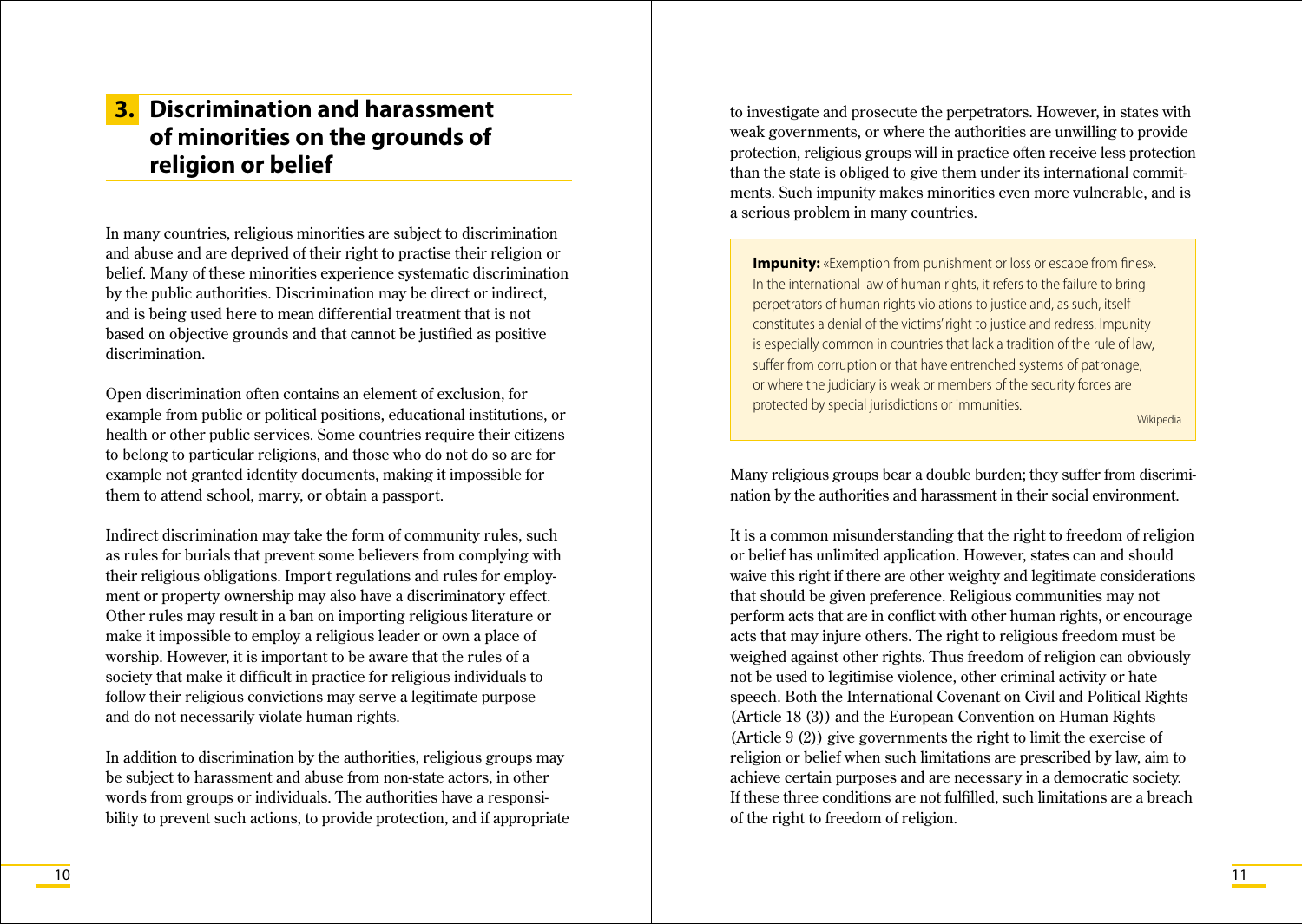

**The Pakistani mother of five Asia Bibi, who is a Christian, was in 2009 sentenced to death for alleged blasphemy. International efforts have been taken for the pardoning of Asia and she has become a symbol of the struggle for the rights of religious minorities.**

It is necessary to understand the cultural, political and economic context in which minorities live before engaging in specific work to support them. There are many examples of religious rhetoric being used to convey a political message, but religion and belief are also influenced by political and other developments in a society. It is important to be aware of the political power of religion and the status and authority of religious leaders.

# **4. The work of the Foreign Service for the rights of religious minorities**

Religious minorities often have a complex history that needs to be understood before action is taken. They may have been part of an elite or a powerful political constellation, or have represented the country's poorest and most marginalised groups. Religious groups may have a short or long history, be political, play an active role in the public debate, or live a relatively enclosed life outside politics. A minority in one part of the country may be a majority in another part.

Not all countries consider religious belief to be a private matter. In many countries religion is closely interwoven with the political system, and may also be subject to strong social control.

A global perspective is also needed in order to understand how religions may be interrelated politically and even across continents. Postings on social media may for example lead to demonstrations in other countries and thus contribute to conflict and violence against religious groups. Media also have an important role to play in uncovering discrimination and violence against religious minorities.

Section VI of the Appendix contains questions that may help the missions obtain an overview of the situation of religious minorities in the host country.

The following are specific examples of how missions can engage in practical work to improve the situation of minorities:

- establish contact with civil society and alternative groups, and raise issues with the authorities related to the human rights situation of religious minorities,
- call attention to areas where legal protection is lacking, and cases of practical discrimination,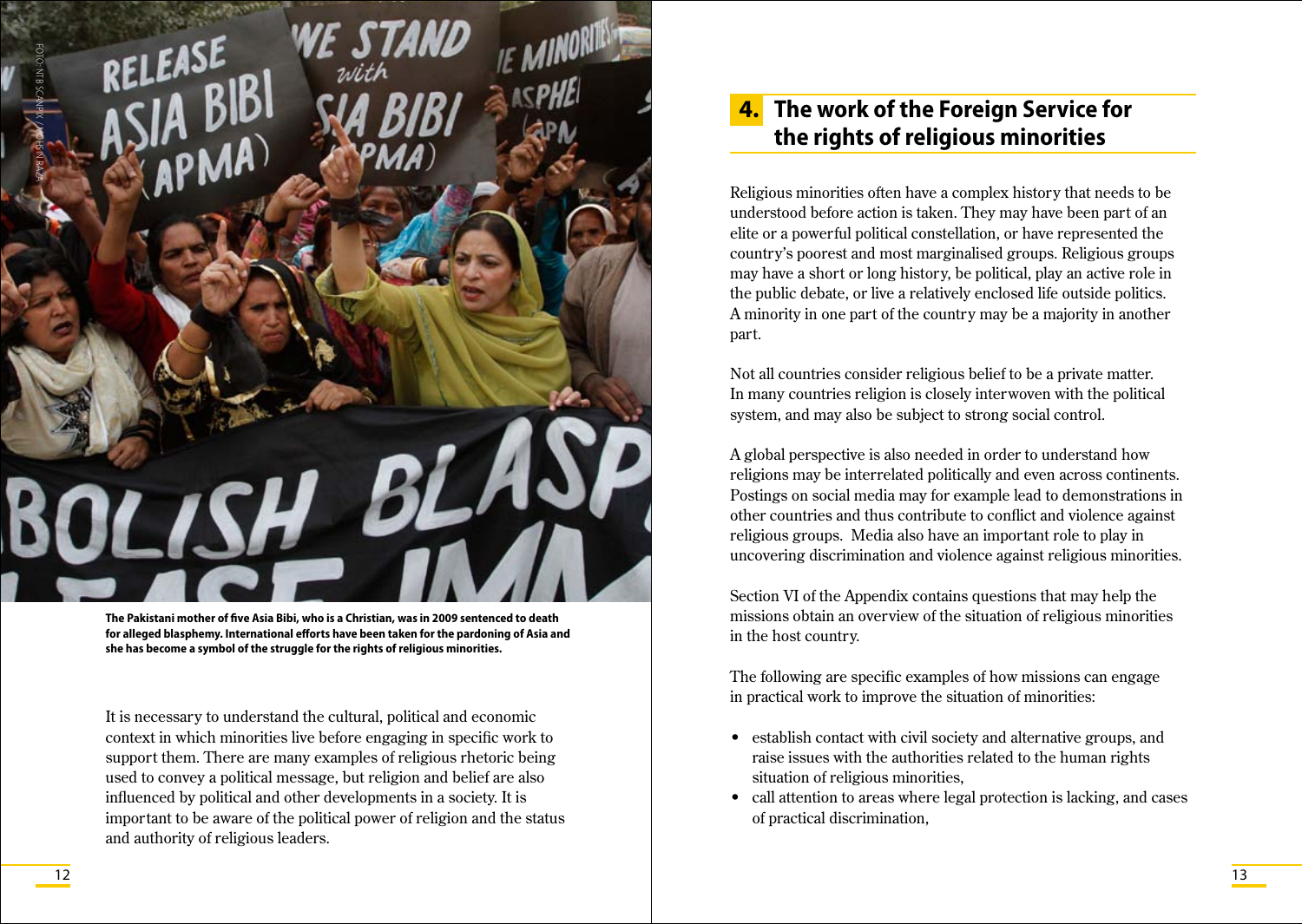- consider in cooperation with the Ministry and other embassies in the host country whether it would be expedient to attend particular court cases as observers,
- in critical situations that threaten life and health, consider how to express concern to the country's authorities. Possible measures, if informal dialogue is not appropriate or has not been successful:
	- formal inquiries,
	- official meetings,
	- an official protest (démarche), alone or together with other embassies. Approval from the Ministry is required.
	- official statements, such as a press release. Again, approval from the Ministry is required.
- establish contact with religious and human rights groups in order to establish signs of discrimination and cases that can be pursued through UN mechanisms such as the Human Rights Council and the Council's Universal Periodic Reviews and followed up in bilateral discussions at political level or in international forums,
- consider supporting measures that will create arenas for discussion on freedom of religion or belief, and seek opportunities to have human rights and religious freedom included in dialogues between religious groups,
- • consider supporting training and knowledge-sharing projects for the police, prison service and other parts of the justice sector,
- • consider facilitating contact between parliament members in the host country and Norway on the topic of freedom of religion or belief,
- consider supporting participation by religious minorities in international networks,



- invite knowledge institutions in Norway to meetings with institutions in the host country or region for discussions on religious minorities and related topics. Create meeting places for experts and researchers. Use this as a basis for joint projects that would promote contact and result in new knowledge across national borders,
- establish contact with the media. Consider inviting media representatives to seminars or meetings on specific topics,
- establish contact with international organisations and other embassies to discuss the situation of religious minorities,
- cooperate with national human rights commissions/national institutions that could be important sources of information, especially if they are independent.

Proceed with caution. Religious faith touches on the most fundamental elements of human and cultural identity. Treat your dialogue partner with respect, maintain an open and interested attitude and be willing to listen and learn.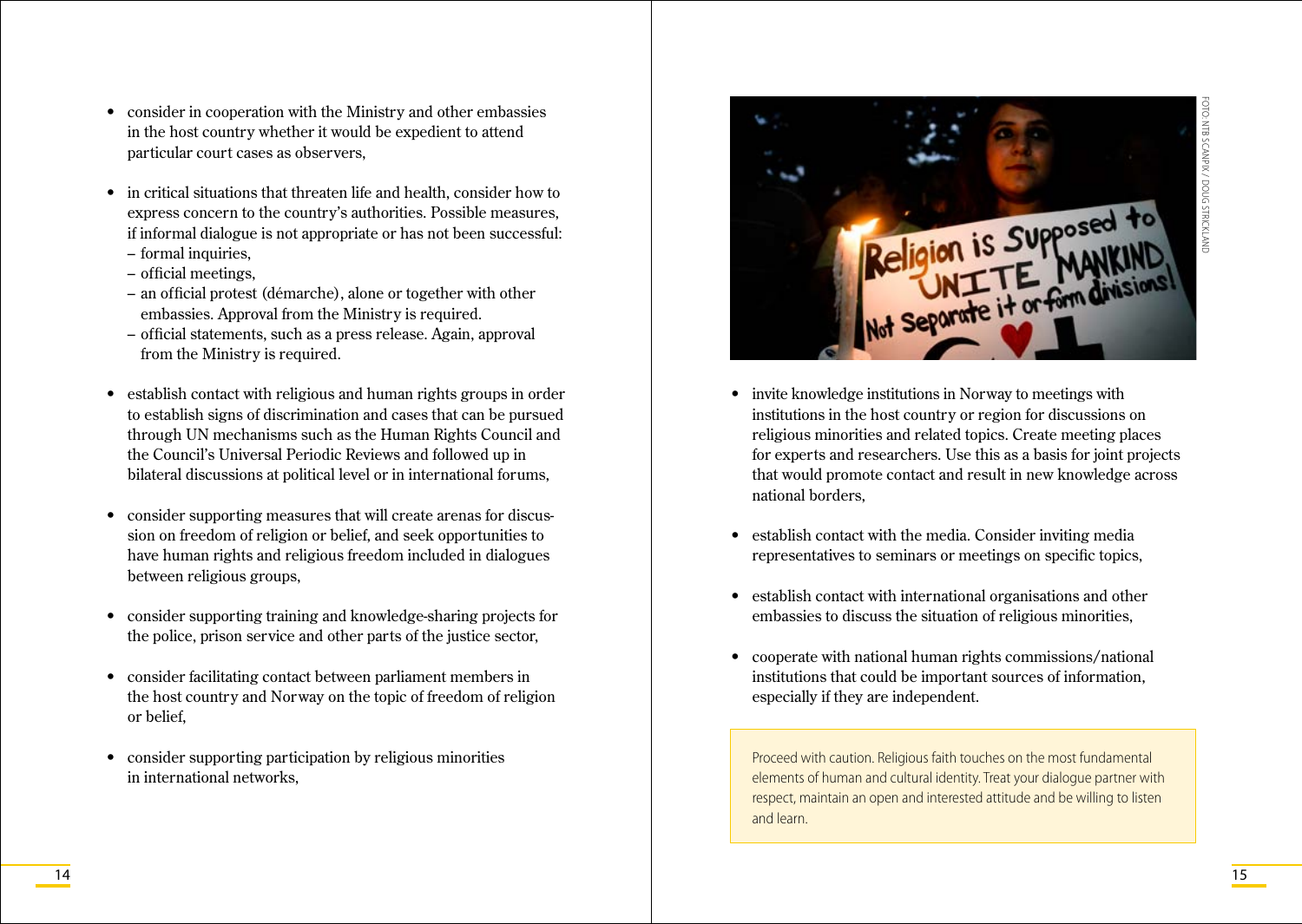#### **Appendix I: International framework**

**In those States in which ethnic, religious or linguistic minorities exist, persons belonging to such minorities shall not be denied the right, in community with the other members of their group, to enjoy their own culture, to profess and practice their own religion, or to use their own language.** 

International Covenant on Civil and Political Rights, Article 27

Freedom of religion or belief is a fundamental human right. It follows from global and regional human rights conventions and is laid down in most countries' constitutions and other legislation. The first international document to establish this right was the Universal Declaration of Human Rights of 1948, on which the later legally binding conventions are based. The principle of non-discrimination has a central place in human rights. No unreasonable or disproportionate differential treatment should be implemented on the grounds of religion or belief.

The right to freedom of religion or belief applies to both individuals and groups. For example, exclusion from the labour market because a uniform has to satisfy certain requirements may affect individuals or groups, as does the denial of holding a religious service. It is important to

underline that the right to religious freedom applies to the believers, and not to the religion itself.

The individual's right to freedom of religion or belief includes the freedom to choose, change, renounce or practise their religion or belief. No one may be subject to coercion, be it to practise religious rituals, to belong to a religious community or under any other circumstances.

Everyone has the right to manifest their religion or belief in private or in public. Freedom of expression and the right to education are therefore fundamental to the fulfilment of religious freedom. Individuals must have the opportunity to learn about religions and beliefs, but no one must be forced to convert to a religion in order to obtain a place in a state school. Parents have the right to



ensure the religious and moral education of their children in conformity with their own convictions. Religious freedom is thus closely interwoven with other fundamental human rights.

Freedom to manifest a religion or belief includes the right to assemble and practise the religion and celebrate religious holidays together with other believers. Community is an important feature of all religions. Freedom of religion or belief thus includes the right to freedom of association and assembly, and protects against attacks on or unjustified interference with its religious activities.

International conventions are legally binding on the states parties, but only on these states. Some states also make reservations when they become party to conventions. The conventions to which the host country is a party and any reservations it has made should thus be checked. However, many of the obligations under human rights conventions constitute customary international law, and thus are also binding on non-member states. The most relevant conventions are described under section III below.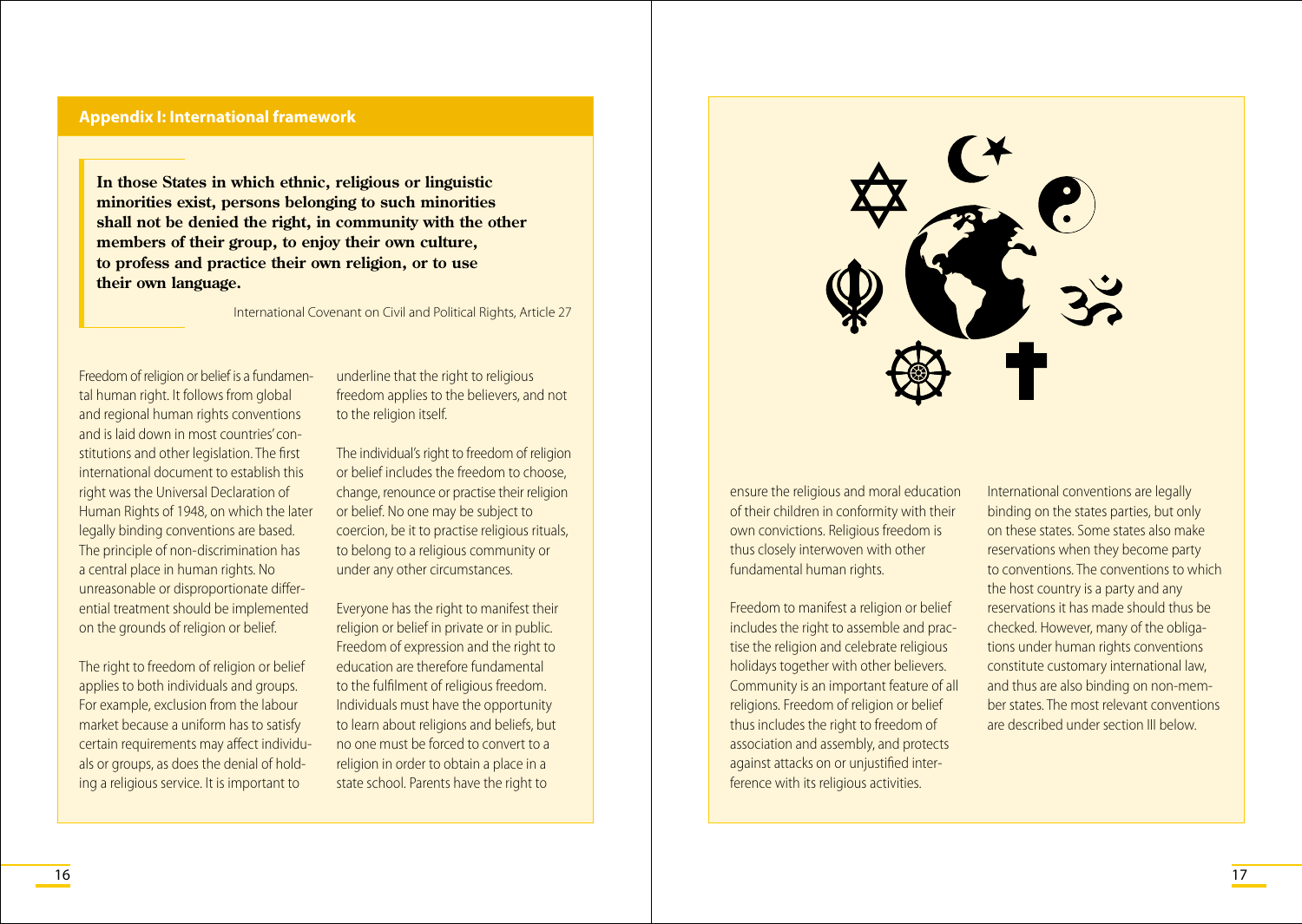#### **Appendix II: Monitoring mechanisms**

The international community has established a number of mechanisms for monitoring the various states' implementation of the human rights to which they have committed themselves. The mechanisms work in parallel, and the same issue is often addressed under more than one. The following is a brief description of the most important mechanisms.

The main human rights conventions have their own monitoring mechanism, typically consisting of a committee of independent experts who are appointed in their personal capacity. The committee issues statements ("views") on complaints filed by individuals or groups and/or reviews and submits recommendations on periodic reports from states parties.

*The UN General Assembly and the Human Rights Council* play a central role in the work for human rights. States can make use of these bodies to exert political pressure on other states to comply with their human rights obligations. The resolutions of both bodies may consist of specific criticism of a human rights violation in a particular country. However, such resolutions are often considered by the state in question to constitute interference in its internal affairs, and are therefore controversial. Resolutions may also have a broader thematic focus, such as

combating torture or promoting religious freedom.

Norway's goal for its UN work is to defend the universal human rights and to take specific initiatives to promote the development of norms and standards and strengthen the position of human rights on the ground. We will only achieve results if the human rights issues that we promote internationally are in line with our bilateral cooperation at country level. The latter includes not only human rights consultations, but also the day-to-day work at foreign service missions and our support to civil society.

*The Office of the High Commissioner for Human Rights (OHCHR)* supports the UN monitoring mechanisms. It has a secretariat in Geneva and regional and country offices.

The independent national human rights institutions also play a central role in the international monitoring system. They have a formal role in relation to the UN system and are independent of both the national authorities and civil society. National institutions, ombudsmen, NGOs and academia are often useful partners at country level.

### *The Human Rights Council and its Universal Periodic Review mechanism.*

The Universal Periodic Review (UPR), which was established in 2006, is a statedriven process under the auspices of the Human Rights Council in which all UN member states declare what actions they have taken to improve the human rights situation in their countries and to fulfil their human rights obligations. The High Commissioner for Human Rights then draws up a report based on the information from the member state, which is presented together with reports from NGOs and National Human Rights Institutions. The review itself takes the form of a dialogue between states on the human rights situation in the state concerned. The missions play a key role in the preparation of UPRs by providing information to the Ministry of Foreign Affairs. Civil society organisations provide important input in the preparation and follow-up.

*Special rapporteurs and independent* 

**experts.** One of the monitoring mechanisms under the Human Rights Council consists of the special rapporteurs and independent experts whose task is to monitor and report on specific human rights issues. These include a Special Rapporteur on freedom of religion or belief and an Independent Expert on minority issues. In addition the special rapporteurs on freedom of opinion and expression, racism, and the right to education may also

uncover cases of discrimination related to religion or belief. The Special Rapporteur on freedom of religion or belief transmits urgent appeals and letters of allegation to states on cases that represent infringements of or impediments to the exercise of the right to religious freedom. Special rapporteurs and independent experts also conduct fact-finding country visits to countries where they are granted access, and submit annual reports to the Human Rights Council and the General Assembly on developments in the human rights situation and their activities and working methods. They are appointed in their personal capacity by the Human Rights Council. These positions carry no salary and receive support from the OHCHR Secretariat in Geneva.

#### *The Human Rights Council's confidential Complaint Procedure* was estab-

lished in 2007. Two working groups, the Working Group on Communications and the Working Group on Situations, examine complaints and investigate human rights violations. Complaints may be submitted by individuals, groups or organisations, and must satisfy certain criteria in order to be accepted for examination. The working groups' mandate is to examine, document and describe consistent patterns of gross and reliably attested violations of human rights and report them to the Council. They give advisory opinions, which are not binding, either on the Council or on the state concerned.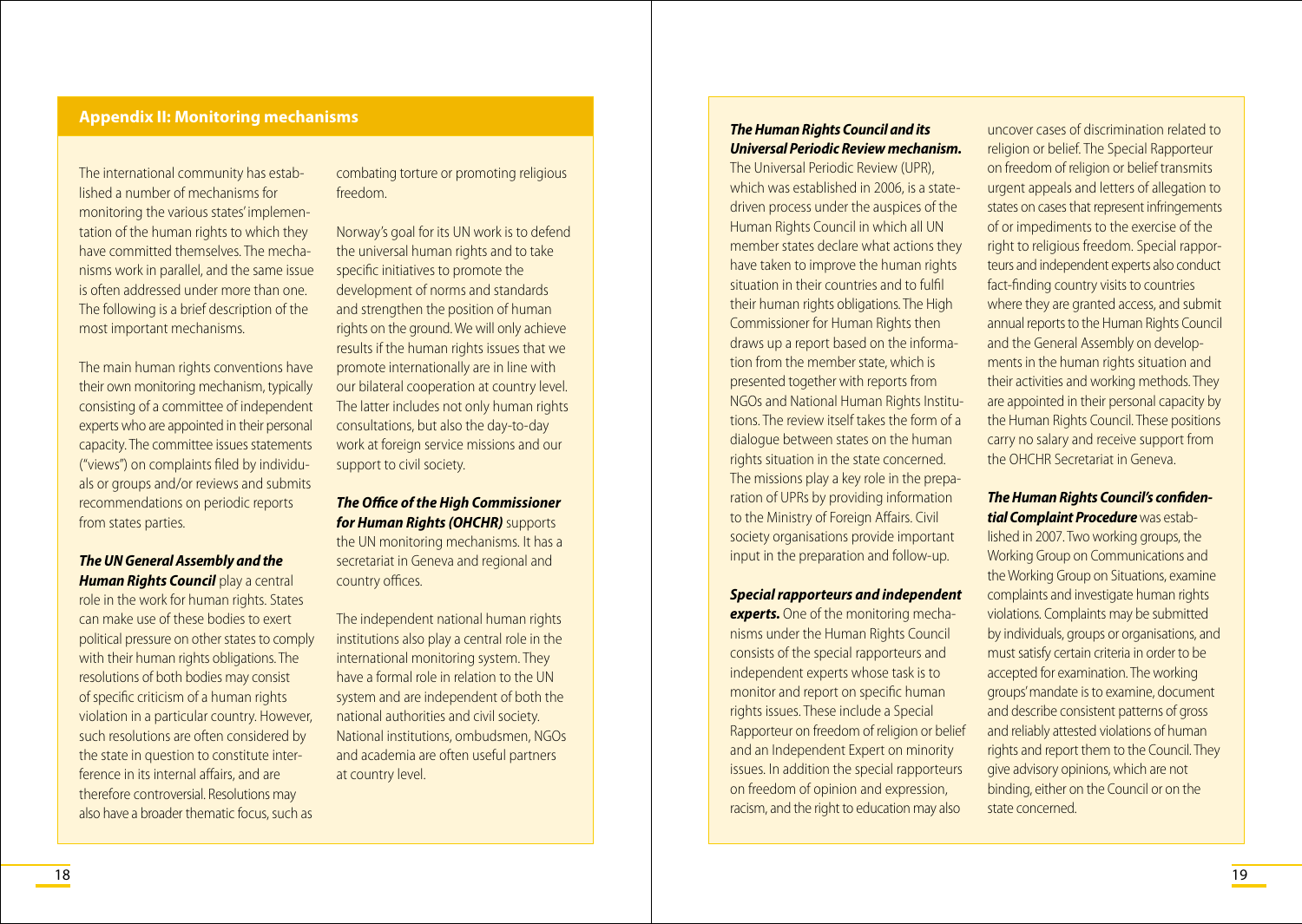Four UN conventions are particularly important for the protection of religious minorities:

**• The International Covenant on Civil** *and Political Rights* of 1966 states that the rights set out in the convention apply regardless of a person's religion or other status (Article 2). Article 18 states that freedom of thought, conscience and religion includes freedom to have or adopt a religion or belief of one's choice and freedom to manifest one's religion or belief, either individually or in community with others and in public or in private; and freedom to ensure the religious and moral education of one's children in conformity with one's own convictions. The conven tion also states that all persons are equal before the law and may not be discrimi nated against on the grounds of religion or other status (Article 26). Article 27 specifically deals with the protection of religious, ethnic and linguistic minorities.

#### **• The International Covenant on** *Economic, Social and Cultural Rights*

of 1966 states that the rights recognised in the convention (to work, an adequate standard of living, food, clothing, housing and the highest attainable standard of health apply regardless of a person's religion (Article 2). Article 13 recognises the right to education, which should promote

understanding, tolerance and friendship between all racial, ethnic or religious groups.

**• The Convention on the Rights of the** *Child* of 1989 enjoys more support than any other human rights convention, but its provisions are typically more vague and its application is limited by reservations made by a large number of states when ratifying the convention. Article 14 states that the child has the right to freedom of thought, conscience and religion, but that the free dom to manifest their religion or beliefs may be subject to limitations prescribed by law and are necessary to protect public safety, order, health or morals, or the funda mental rights and freedoms of others.

### **• The Convention on the Elimination** *of All Forms of Discrimination against*

*Women* of 1979 condemns all forms of discrimination against women (Article 2). Women's rights have to be protected by law, and national penal provisions that constitute discrimination against women must be repealed. Most countries have ratified the convention, including all those in the Middle East apart from Iran. However, many countries have also entered reservations, for example that the state concerned will comply with the pro visions of a particular article as long as they are not in conflict with sharia law.

#### **Appendix IV: Other important UN documents**

- **The Universal Declaration of Human Rights** of 1948 states that the right to freedom of thought, conscience and religion is a human right (Article 18). The declaration has universal application but is not legally binding.
- **•**  *The General Assembly Declaration on the Elimination of All Forms* **ofIntolerance and ofDiscriminationBased onReligionorBelief** (resolution 36/55 of 25 November 1981) states i.a. that everyone has the right to choose their religion or belief and manifest it together with others, and that no one may be subject to coercion that would impair this freedom (Article 1),
- **The UN Declaration on the Rights of Persons Belonging to National** *or Ethnic, Religious and Linguistic Minorities* of 1992 declares that states shall take measures to create favourable conditions to enable persons belonging to minorities to express their characteristics and to develop their culture, language, religion, traditions and customs.
- **•**  *The resolution Combating intolerance, negative stereotyping and stigmatization of, and discrimination, incitement to violence and violence against, persons based on religion or belief* (resolution 16/18 of 2011 adopted by the Human Rights Council) emphasises the relationship between discrimination and freedom of expression and religion. The resolution calls on states to promote religious freedom and take effective measures against violations of religious freedom. The consensus text was the result of a compromise. However, some of the issues addressed by the resolution are highly controversial.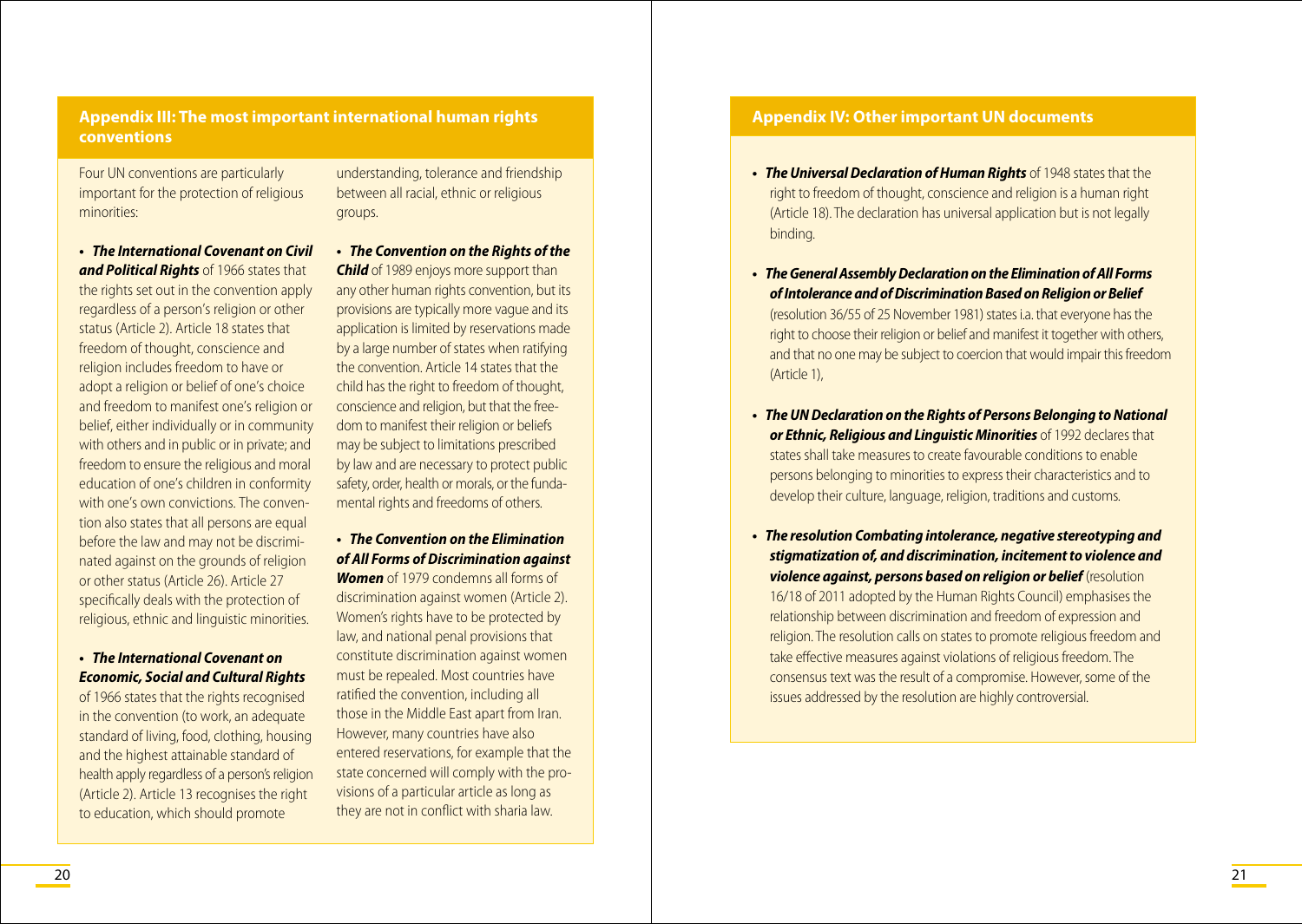### **Appendix V: Regional documents and systems**

*The Council of Europe conventions* are particularly important for Europe. The main convention is the European Convention on Human Rights of 1950, which includes the right to freedom of religion, private life, freedom of expression, education, and freedom of association and assembly, and a prohibition against discrimination. Breaches of the provisions of the convention may be appealed to the European Court of Human Rights, whose judgments are legally binding. The Council of Europe's Framework Convention for the Protection of National Minorities of 1995 also contains important provisions on protecting minority cultures, including their religion. The Council of Europe mechanisms in this field are widely used. The Council of Europe also has a number of non-legal documents relating to protection of religious minorities. The Venice Commission has published a number of reports on religious minorities and protection in Europe of minorities in general.

#### *The Organisation for Security and Cooperation in Europe (OSCE)* has a

comprehensive system for monitoring the way in which the 57 participating states comply with their obligations, not least in the field of human rights. The OSCE Office for Democratic Institutions and Human Rights (ODIHR), the High

Commissioner for National Minorities (HCNM) and the Representative on Freedom of the Media (RFOM) play particularly important roles. In addition to observing elections, the ODIHR addresses issues of tolerance and discrimination, freedom of religion or belief, and minority rights, and publishes country reports, handbooks and conference reports. Every year the OSCE chairmanship appoints three tolerance representatives who work with discrimination of Muslims, Jews and other religious minorities. Their activities include visits to member states.

#### *The American Convention on Human*

*Rights* is a regional instrument under the Organization of American States (OAS). Article 12 of the convention deals with freedom of conscience and religion, which includes freedom to maintain or to change one's religion or belief, freedom to profess or disseminate one's religion or beliefs, either individually or together with others, in public or in private, and the right of parents to provide for the religious and moral education of their children in accordance with their own convictions. Articles 1 and 24 prohibit discrimination, as does Article 3 of the Additional Protocol to the American Convention on Human Rights in the Area of Economic, Social and Cultural Rights.

The OAS has established the Inter-American Court of Human Rights and the Inter-American Commission on Human Rights together with a number of special rapporteurs in areas that include women, children and freedom of expression. These mechanisms are also widely used.

*The African Union (AU)* has several human rights conventions with relevant provisions. The main convention is the *African (Banjul) Charter on Human and Peoples' Rights*. Article 8 guarantees freedom of religion and Article 2 prohibits discrimination on grounds of religion. However, the system is weakened by provisions that give the individual duties (especially Article 29) and give the states wide powers to intervene (especially Article 27). There are also a number of other AU conventions, such as the Protocol on the Rights of Women in Africa and the African Charter on the Rights and Welfare of the Child. The AU also has monitoring mechanisms, but these are not as effective as those of the OAS and the Council of Europe.

**ASEAN** adopted its own human rights declaration, *the ASEAN Human Rights Declaration (AHRD)*, in 2012. The AHRD guarantees freedom from discrimination on religious grounds in section 2 and freedom of thought, conscience and religion in section 22. The AHRD does not use the term "freedom of belief", however, since atheism is prohibited in several of the member states. ASEAN established its own human rights commission, the ASEAN Intergovernmental Commission on Human Rights (AICHR), in 2008 in connection with the adoption of the ASEAN Charter. The AICHR is an advisory body established to promote and protect human rights in the member states. It has no mandate to monitor or prosecute human rights violations.

#### **The Organisation of Islamic Coopera***-*

**tion (OIC)** adopted the Cairo Declaration on Human Rights in Islam, which was a response to the Universal Declaration on Human Rights of 1948. *The Arab League's* Arab Charter for Human Rights is largely a reflection of the Universal Declaration of Human Rights. However, both these instruments provide poor legal protection of the right to freedom of religion and belief and against discrimination.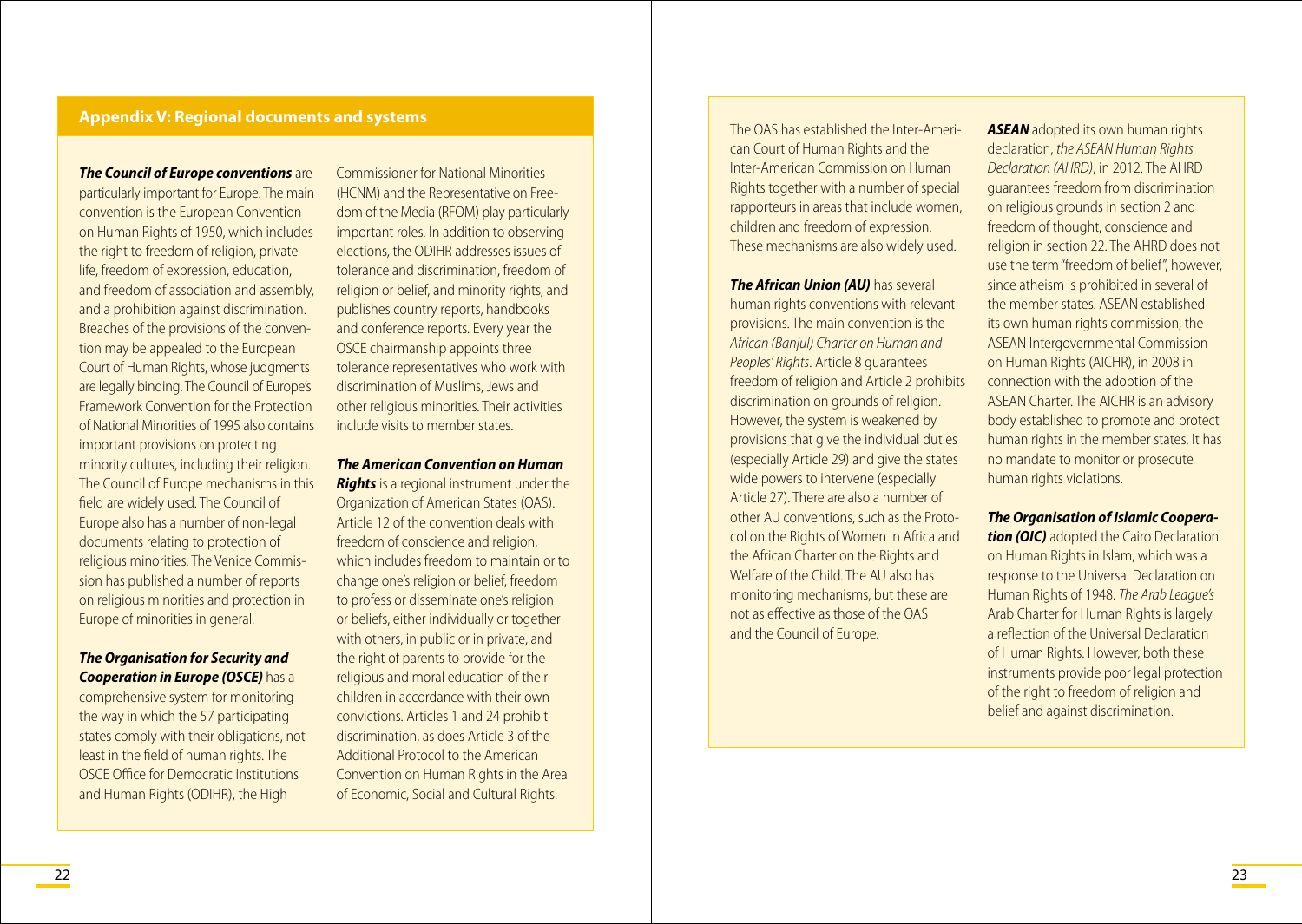# **Appendix VI: Useful points when gathering information**

We have in order to help the missions obtain information about the situation of religious minorities, put together the following checklist.

- **1. Isthe right to freedom ofreligion or belief ensured in national** *legislation, and if so, how? Can incidents of discrimination be appealed?*
	- Is the right to religious freedom safeguarded in national legislation?
	- Are there legal provisions discriminating against individuals on the grounds of their religion or belief? Are there provisions on blasphemy, and are they used against religious minorities?
	- Is there any legislation protecting minorities against discrimination? If so, is it nationally and regionally implemented or is impunity widespread?
	- Which conventions and additional protocols has the country ratified?
	- Are decisions on family law issues turned over to religious institutions, and to what extent??

#### **2.** *What is the position of religious minorities in society?*

- Which religious minorities exist in the country? Are any of them part of a national or ethnic minority, and if so, what is their position in the country?
- Are religious minorities subject to any strong social exclusion mechanisms or harassment/ hate criminality from the majority population and/or other religious minorities?
- To what extent do religious minorities participate in political life? Are they represented in high social or political positions?
- Are there any human rights actors in the country that are concerned with religious freedom?
- Do the media report cases of discrimination or abuse of religious minorities, or do they keep silent?
- How are vulnerable minorities such as LGBT treated within religious minorities?

#### **3. Isthere any discrimination ofreligious minorities?**

- Does the individual have the freedom to manifest his religion or convert to another religion, or to be an atheist?
- Does an individual have to provide information on his religion to receive an identity card? Are individuals forced to say they belong to a different religion from the one they belong to in order to obtain an identity card?
- Do the authorities impose restrictions on religious activities or obligations?
- Do all groups have equal access to education, health services, social benefits and employment? Does discrimination increase in times of crisis?
- Are there requirements for religious affiliation in connection with particular positions/professions (for example teachers, police officers, judges, senior civil servants, political or military positions)?

#### **4.** *Do religious minorities have freedom of association and assembly?*

- Do religious minorities have freedom of association and assembly, and the right to employ a religious leader?
- Can they receive money/donations from within the country and/or from another country and import or distribute religious literature?
- Are religious minorities able to obtain juridical personality (able to open a bank account, own property/a place of worship, build a new/renovate a place of worship)?
- Do the authorities allow missionary activity, and do they protect missionaries from persecution by private persons due to their missionary activity?

### **5.** *Are women in particular subject to discrimination on religious grounds?*

- Are women from religious minorities more subject to discrimination than women in general?
- Are women subject to discrimination within religious minorities?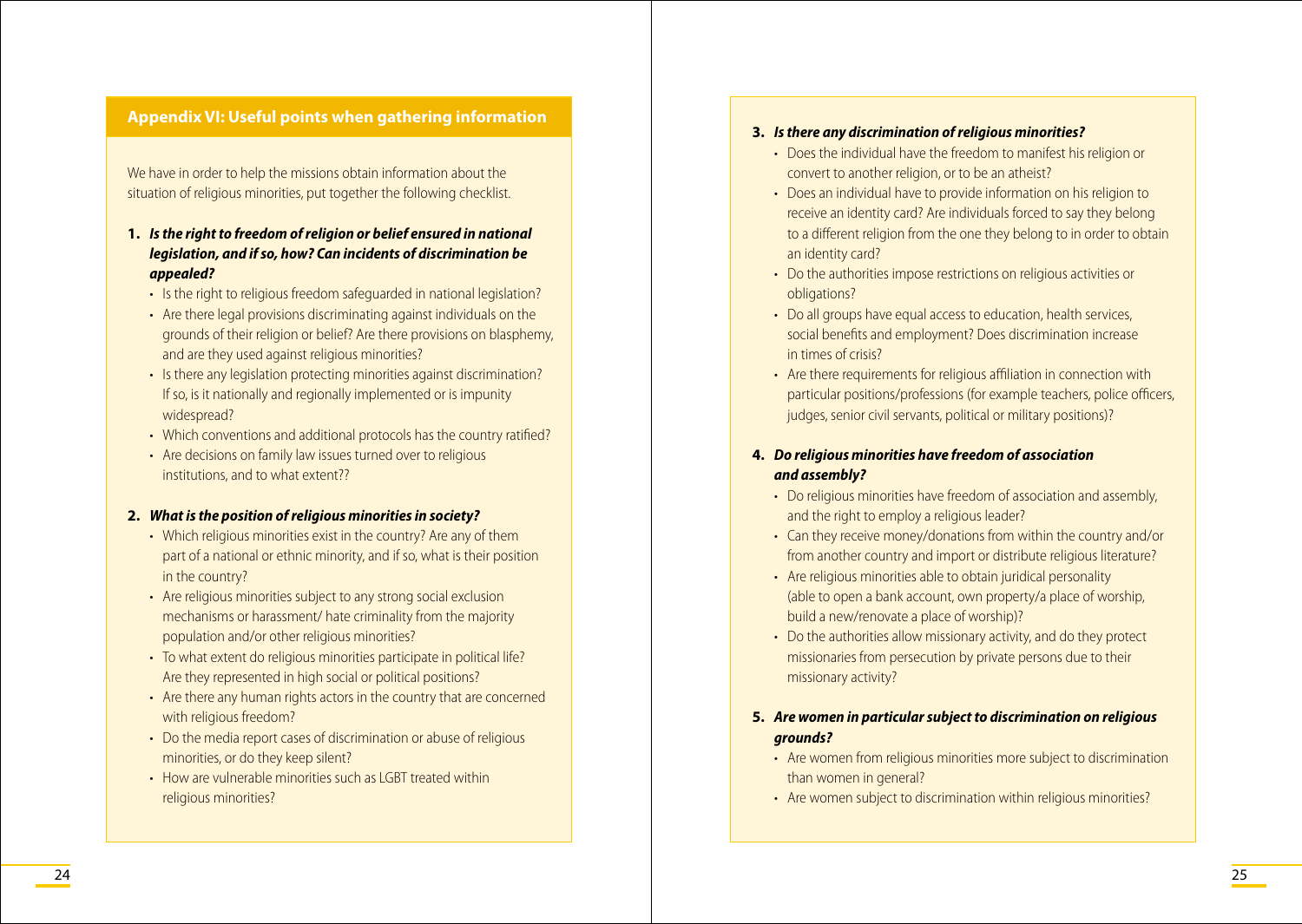### **Appendix VII: Sources**

International organisations can often provide much useful information. The following is a list of good sources:

- • **Country reports by the special rapporteurs under OHCHR:** http://www.ohchr.org/ EN/Issues/FreedomReligion/Pages/ Visits.aspx
- • **Universal Periodic Review reports:**  http://www.ohchr.org/en/hrbodies/upr/pages/uprmain.aspx
- • **UPR recommendations and inputs from civil society, by country:**  http://www.ohchr.org/en/hrbodies/upr/pages/documentation.aspx
- **· UPR Info (an NGO based in Geneva):** upr-info.org
- • **Tolerance and non-discrimination information system TANDIS**, **a data base under the OSCE:** http://tandis.odihr.pl/
- • **The EU Agency for Fundamental Rights:** http://fra.europa.eu/fraWebsite/home/home\_en.htm
- • **The European Court of Human Rights:** http://www.echr.coe.int/echr/g
- • **The Framework Convention for the Protection of National Minorities:**

http://www.coe.int/t/dghl/monitoring/minorities/default\_en.asp

- • **Reports from the US Commission on International Religious Freedom:** http://www.uscirf.gov/countries/watch -list -countries.html
- • **Country reports from the International Crisis Group:**  http://www.crisisgroup.org/
- • **Human Rights Watch:** http://www.hrw.org
- • **Amnesty International:** http://www.amnesty.org
- • **Pew Forum on Religio n and Public Life:** http://www.pewforum.org

Further information about Norwegian human rights policy and other thematic guidelines can be found on the Ministry's webpages: http://www.regjeringen.no/en/dep/ud/selected -topics/human -rights.  $html$ ?id=1160